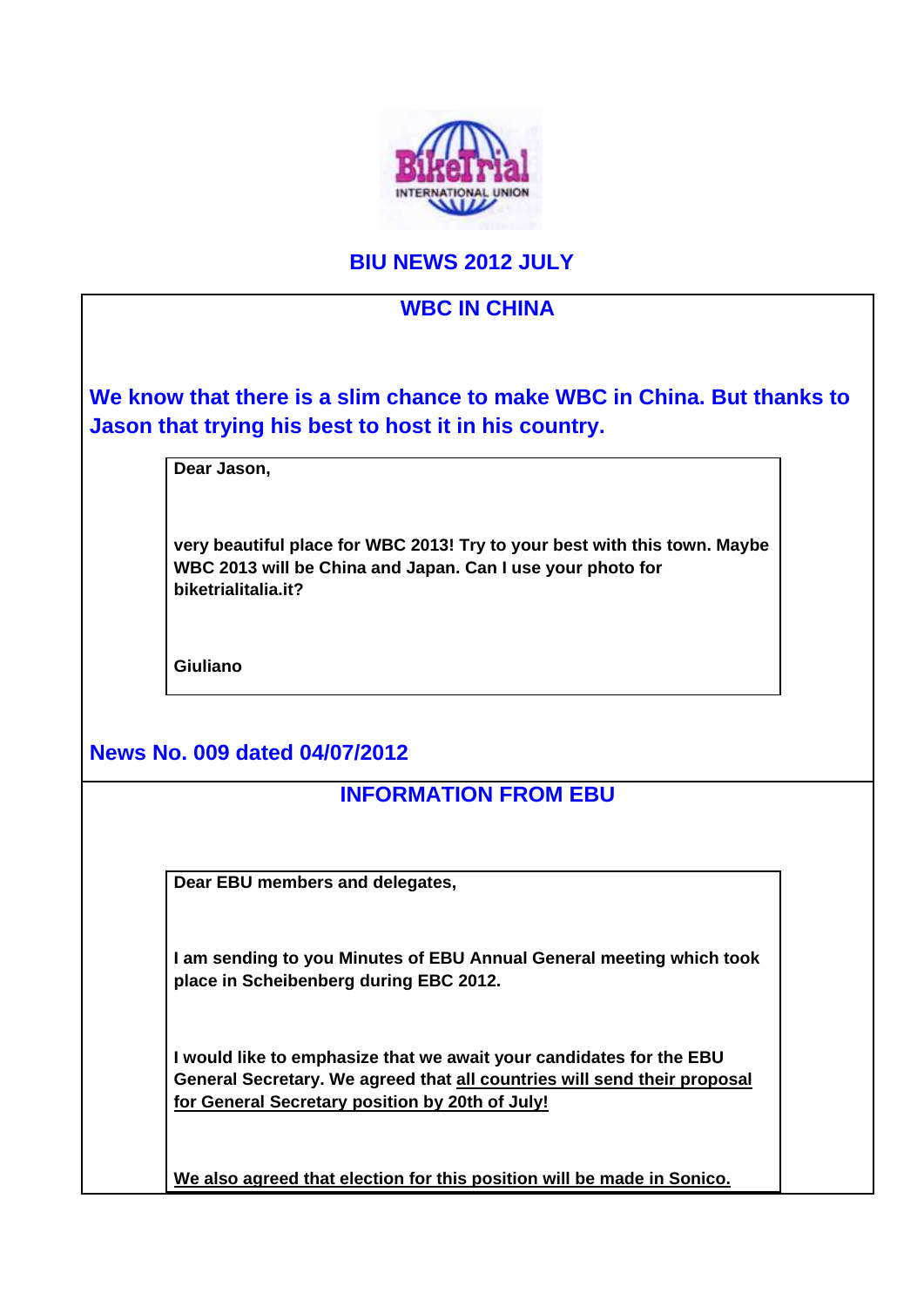**Term of this meeting will be coordinated with BIU meeting there and you will be informed as soon as possible.**

**Best regards,** 

**Libor Musil**

**EBU President**

**Dear friends,**

**After reading some answers from you I have an additional information about General Secretary position:**

- **1. Responsibility:**
	- **a. Communication with EBU events' organizers next year probably just one event – European championship (Agenda, EBC Agreement, Starting list)**
	- **b. Update of EBU documentation in coo with other Committee members - we need to change EBC Guidelines, Agreement, web documents…**
	- **c. Issuing licenses from EBU 5-10 pieces a year**
	- **d. Invitation to AGM, Minutes of the AGM**
	- **e. Communication with other parties rarely European founds, sports organizations, riders, associations,….**
	- **f. European media communication**
	- **g. Update of www.eurobiketrial.com in coo with our web-**
- -
	-
	-

- 
- 
- 
- -
	-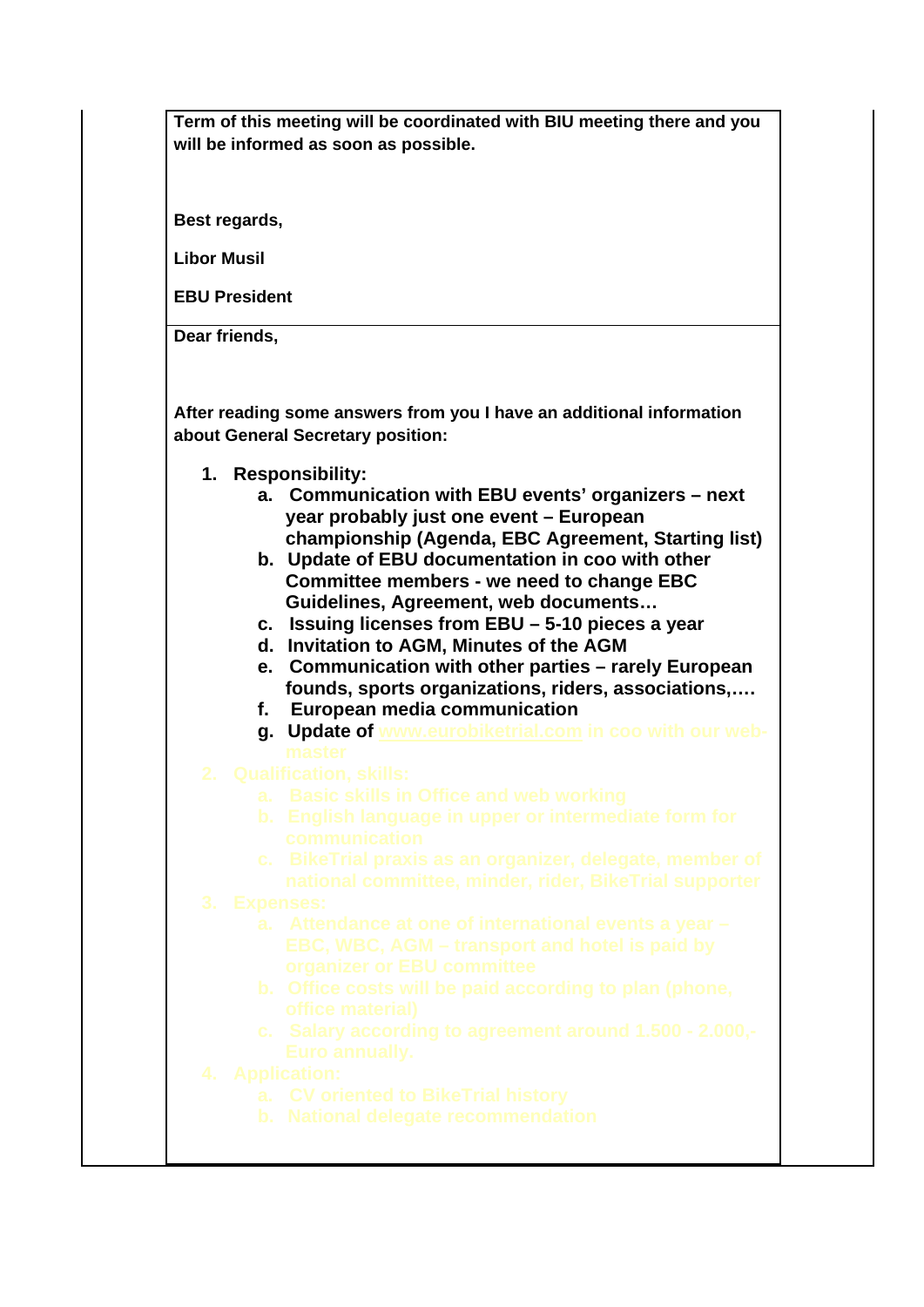# **News No. 008 dated 04/07/2012**

# **BIU SONICO MEETING**

**Dear Hiro,**

**about Sonico Meeting:**

**many delegate in Europe think that Sonico will be a very important moment of discussion about BIU future. I think one evening in not enough in this moment and I hope some other Delegate can contribute in discussion. The first thing that I ask you is to give us the possibility to insert new themes in the "Order of the Day" of discussion our proposal. If the discussion is not a discussion is not necessary open the meeting. If the discussion is not a discussion I don't feel necessity for me to participate. Can I send you my proposal for Meeting? What is the system for vote and approve the proposals?**

**Thank you very much,**

**Giuliano**

**Dear Giuliano,**

**Please do not rush. I just finish entry thing and now penalty formula should be perfect. I found some mistakes in Catalonia and Spain entry that they use their alphabet. In our rules, we should only use English alphabet for all names. I have to check and modify them but it takes much time now because I already made up 3 versions for each round.** 

**ELECTION:**

**As I sent the information about our election. I will wait for the proposal**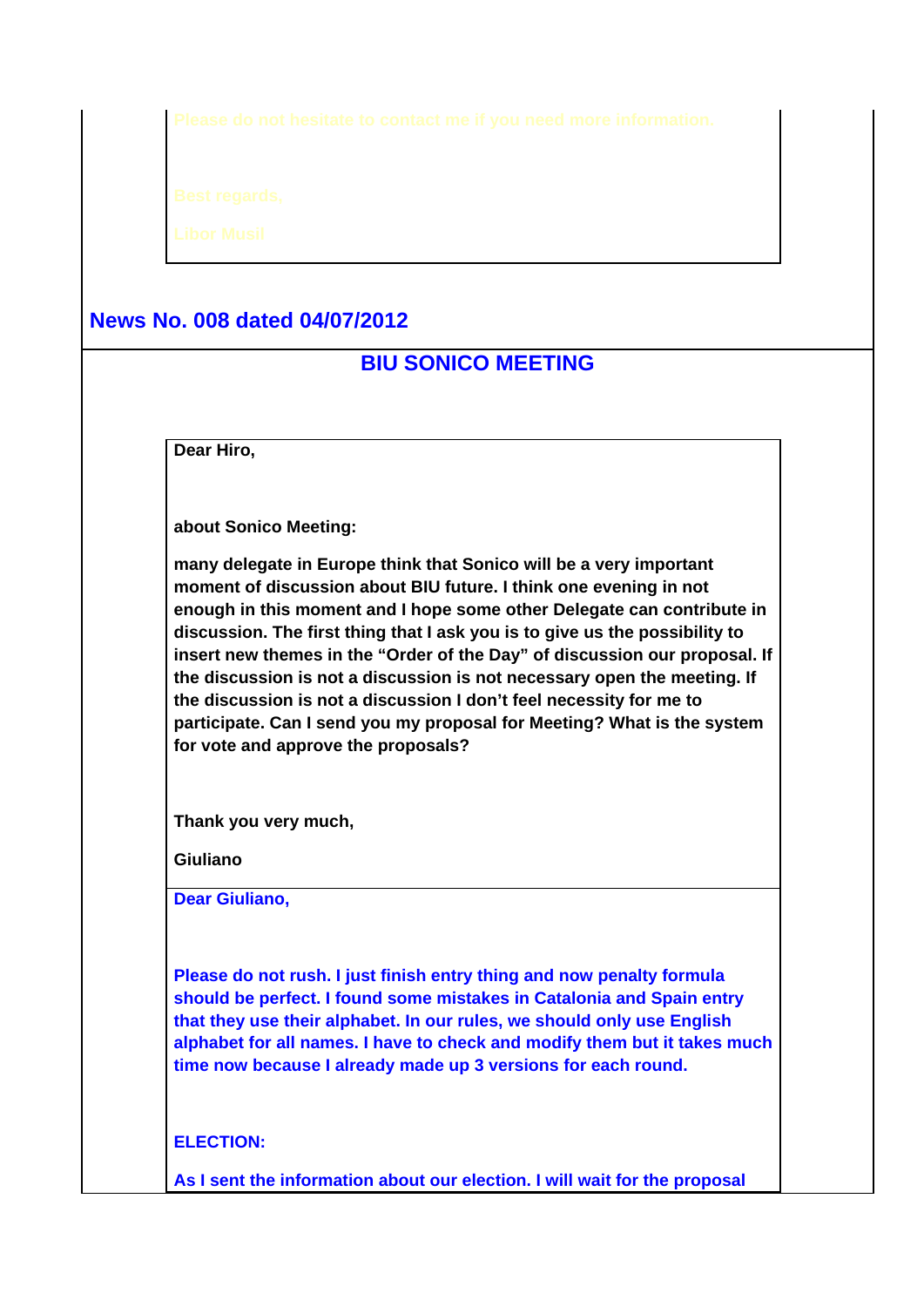**for the BIU president. The deadline is 15.July. we should wait till it closed. Normally we send the proposal to our general secretary. But I am not sure if Rafa or Josep take the post from Marius. I never get any mails from Rafa since he became the representative of BUE. So this time we have not much time to do and I have decided to receive it. It is a solution.** 

**We will make election in Sonico on 3/August. In the beginning of the meeting.** 

#### **SONICO MEETING:**

**The major items are in the below list. I will arrive on 31/July there in Sonico. So from 1/Agust, we can have pre-meeting for some hours in Sonico. That is better just one meeting on 3/Agust. You can send your proposals to me. But not too much please. We have limited time. We can discuss most thing by e-mails till decide in November.**

#### **Sincerely yours,**

**Hiro**

**Dear Hiro,**

**I don't want give you rush. Make your job with calm and with all time you**  need. You can reply my when you want. But the 4<sup>th</sup> of August for me will **be a very important date. As you know this time is carrier of changing. Good times or bad times. Depend from us. This year we have more changing that in the last 20 years. During 2011 – 2012 one time like one month is the same that one year or 3 years in the past. I ask you to hear me because in 2012 we have 14 Nation in WBC but next years I think …. Maybe 8 or 9; and I think this numbers will be a success. We need change yesterday not tomorrow! We must change now. In Europe BIU lose pieces and interest every day. If BIU don't will accept 3 or 4 important news I think my feeling with this sport will be finished very soon. BIU is not a company this is true but organizer don't can organize a "World Championship" with 80/90 Riders (I think this number will be here very very soon … ). 3/4 important news for next BIU not over. But important.** 

**Sincerely yours,**

**Giuliano**

**Dear Hiro,**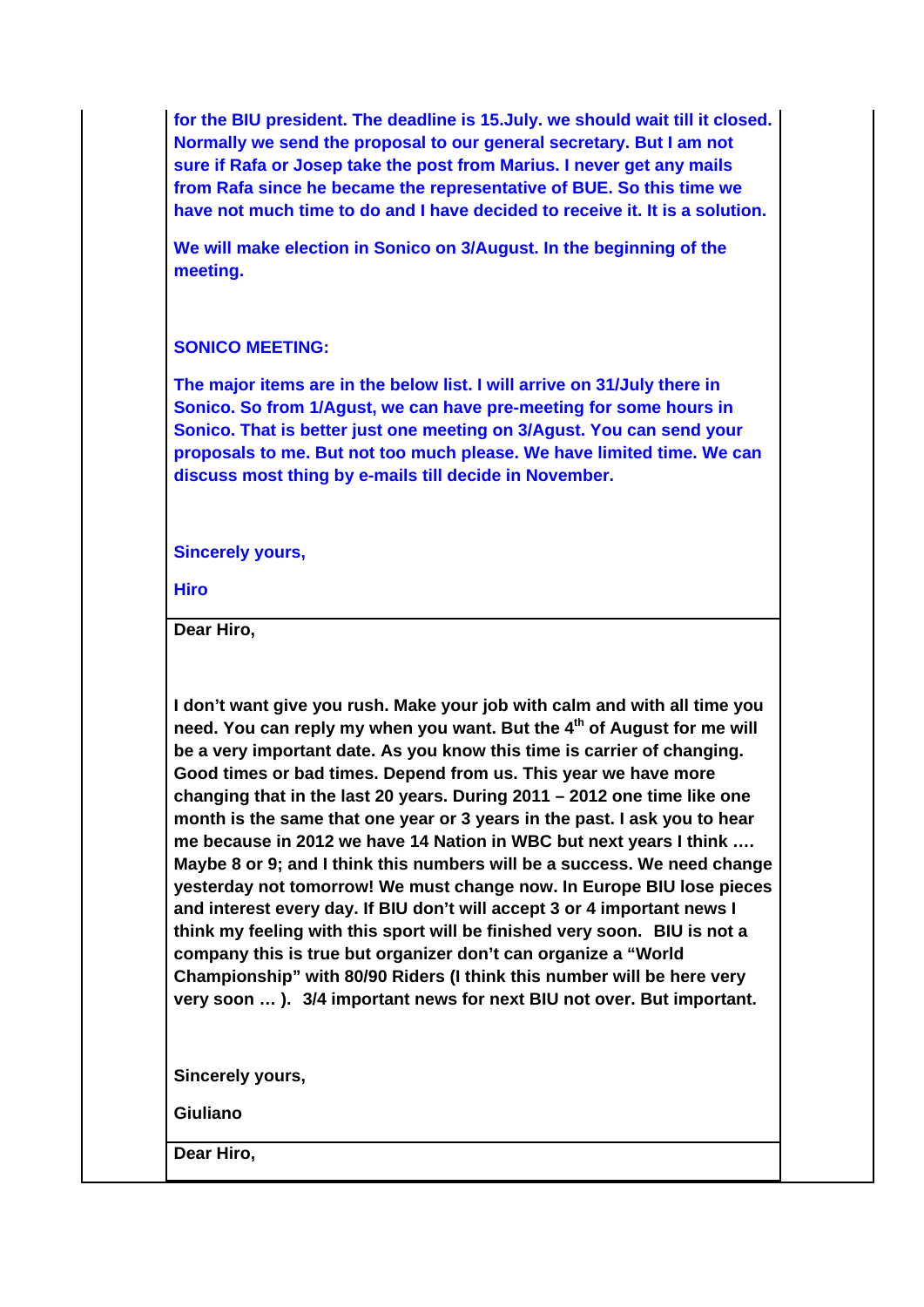**please make a proposal of term we can meet in Sonico. I would suggest that delegates can meet on Friday morning to start General meeting and to begin a discussion. Conclusions can be made on Monday in the morning or Sunday in the evening. During competition most of our delegates are also team managers, and Jury members and they have to assist their teams. We have a lot of important BIU topics to deal with and I think we need more time and concentration and our delegates can understand it to come earlier and to leave latter. It is very important for BikeTrial future in my opinion.**

**Best regards,**

**Libor**

**Dear Giuliano,**

**It is nice to think about our sport organization. The situation around us is always changing and trying to find the solution is the best thing in any time. Providing joy of riding to the people makes our sport value higher and there will be no obstacles on our way to our goal. Let us have good meeting in Sponico.** 

**Sincerely yours,**

**Hiro**

**Dear Hiro,** 

**please make a proposal of term we can meet in Sonico. I would suggest that delegates can meet on Friday morning to start General meeting and to begin a discussion. Conclusions can be made on Monday in the morning or Sunday in the evening. During competition most of our delegates are also team managers, and Jury members and they have to assist their teams. We have a lot of important BIU topics to deal with and I think we need more time and concentration and our delegates can understand it to come earlier and to leave latter. It is very important for BikeTrial future in my opinion.**

**Best regards,**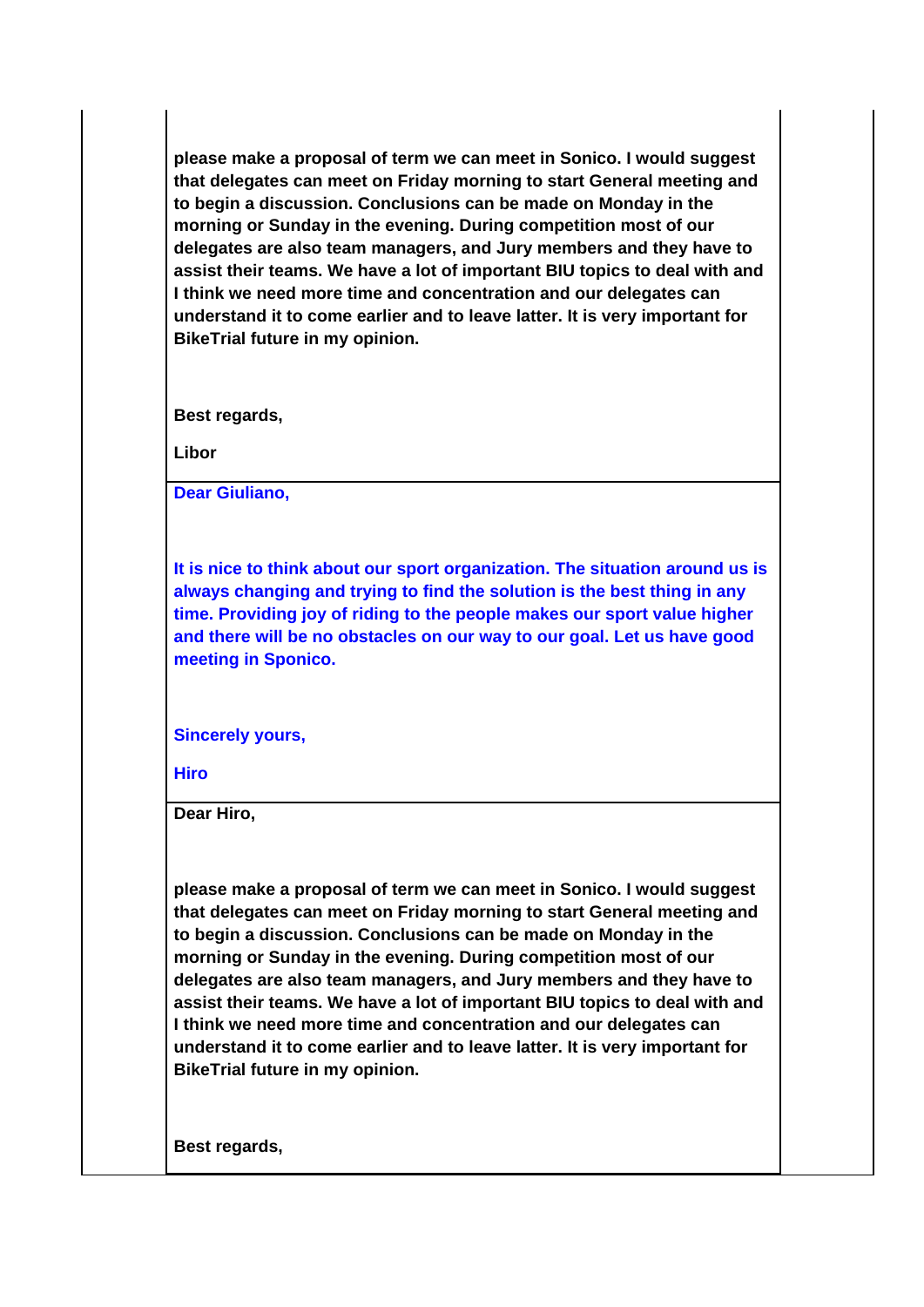**Libor**

**Dear Libor,**

**I think the organizer is very busy on 3/August. We have section approval, inscription of riders, jury meeting, So I prefer to have Pre-meeting on 2/August to exchange opinions or make final agenda for what we will talk in Sonico meeting on 3/August. Then we can try to have enough time.**

**Sincerely yours,**

**Hiro**

#### **We are going to inform you the agenda as follows.**

| No.                     | <b>ITEM</b>                                                    | <b>SITUATION</b>                                                                                                                                                                                                                                      |
|-------------------------|----------------------------------------------------------------|-------------------------------------------------------------------------------------------------------------------------------------------------------------------------------------------------------------------------------------------------------|
| $\blacktriangleleft$    | <b>21 ELECTION OF BIU PRESIDENT</b>                            | The term of candidacy for the BIU<br>president is from 2/July to 15 July.<br>Please send your proposal to BIU<br>head office in Japan.                                                                                                                |
| $\overline{2}$          | <b>GENERAL SECRETALY</b>                                       | <b>Since Enric Rubio left BIU, Marius</b><br><b>Molla of BUE carried the post for BIU</b><br>and worked for us. He resigned BUU<br>and Rafa is the representative in<br><b>BUE.</b> But we are not sure who is<br>taking GS post now.                 |
| $\overline{2}$          | <b>CALENDAR 2013 WBC</b>                                       | Please bring your proposal to the<br>meeting. Up to now we have no any<br>proposal from delegate. The most<br>possibility is Japan because I am<br>involving this project. but it is not<br>100% sure now. Still needs the<br>adjustment with people. |
| $\overline{\mathbf{3}}$ | <b>DISCUSSION ABOUT WBC THIS YEAR</b><br><b>AND THE FUTURE</b> | We should have this discussion to<br>improve our WBC. For this, we<br>should have the target and challenge.<br>For example, how we increase<br>participants and Nations for WBC?                                                                      |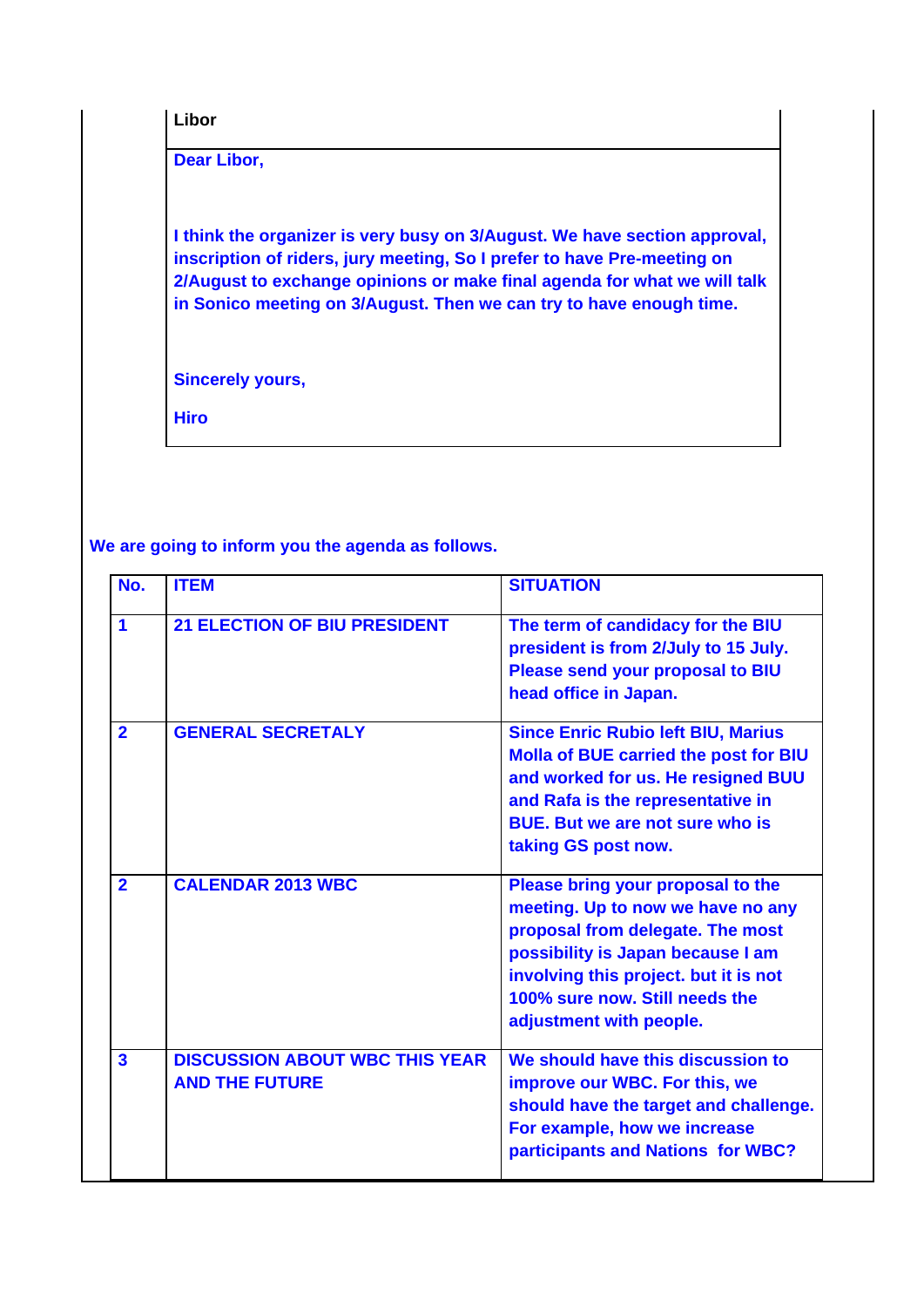| 4              | <b>DISCUSSION ABOUT RULES FOR THE</b><br><b>NEXT YEAR AND THE FUTURE</b>                                                                                              | We should not change penalty<br>system. Just the other system<br>concerning to organizing WBC from<br>the next year. |
|----------------|-----------------------------------------------------------------------------------------------------------------------------------------------------------------------|----------------------------------------------------------------------------------------------------------------------|
| $5\phantom{a}$ | <b>OTHER THE ITEMS</b>                                                                                                                                                | In case we need.                                                                                                     |
|                | <b>News No. 007 dated 04/07/2012</b>                                                                                                                                  |                                                                                                                      |
|                | <b>2012 WBC</b>                                                                                                                                                       |                                                                                                                      |
|                | <b>SOFT WEAR</b>                                                                                                                                                      |                                                                                                                      |
|                | Daer Jean-Luc, Angel & Giuliano,                                                                                                                                      |                                                                                                                      |
|                | I am going to send you the soft wear of WBC. Check it please. Please use it for<br>your event,                                                                        |                                                                                                                      |
|                | <b>Sincerely yours,</b>                                                                                                                                               |                                                                                                                      |
|                | <b>Hiro</b>                                                                                                                                                           |                                                                                                                      |
|                | Thank you very much.                                                                                                                                                  |                                                                                                                      |
|                | <b>Giuliano</b>                                                                                                                                                       |                                                                                                                      |
|                | <b>Dear Giuliano,</b>                                                                                                                                                 |                                                                                                                      |
|                | I found some wrong in the entry from Catalinia. They use spanish alphabet. We<br>accept only English alphabet. So I will modifiy it tonight and send you<br>tomorrow. |                                                                                                                      |
|                | <b>Sincerely yours,</b>                                                                                                                                               |                                                                                                                      |
|                | <b>Hiro</b>                                                                                                                                                           |                                                                                                                      |
|                |                                                                                                                                                                       |                                                                                                                      |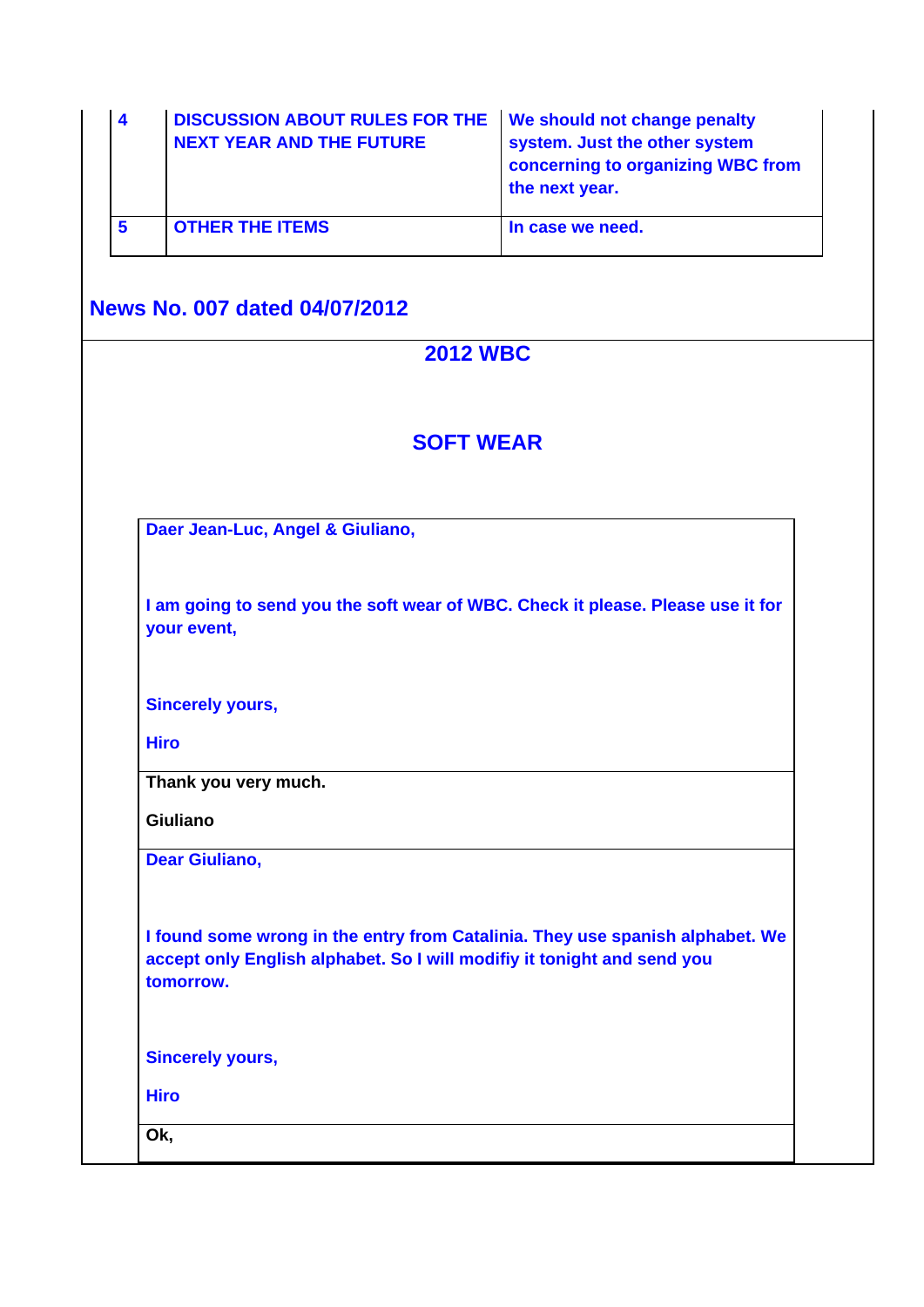**I wait, have a good job.**

**Giuliano**

**Dear giuliano,**

**I will try.**

**Sincerely yours,**

**Hiro**

**Dear Hiro,**

**I ask you about "Bid Number". Rider must have the same Number in all 3 Round of WBC? If yes I suggest you to insert in the File the Bid Number for each Rider. In the File we don't see the Bid Number.**

**Sincerely yours,**

**Giuliano**

**Dear Giuliano,**

**In the rules, only elite has their own No.. The rest do not have it. If you want to put it I can. In the list, each rider has ENTRY NUMBER (please see the LIST 1, left side) from 1 to 208. This can be used for bibs. Anther is we van put it from Pussing to Senior using the number from 50 to up. Because we should keep Elite numbers.**

**Sincerely yours,**

**Hiro**

**Ok.**

**All is clear.**

**Giuliano**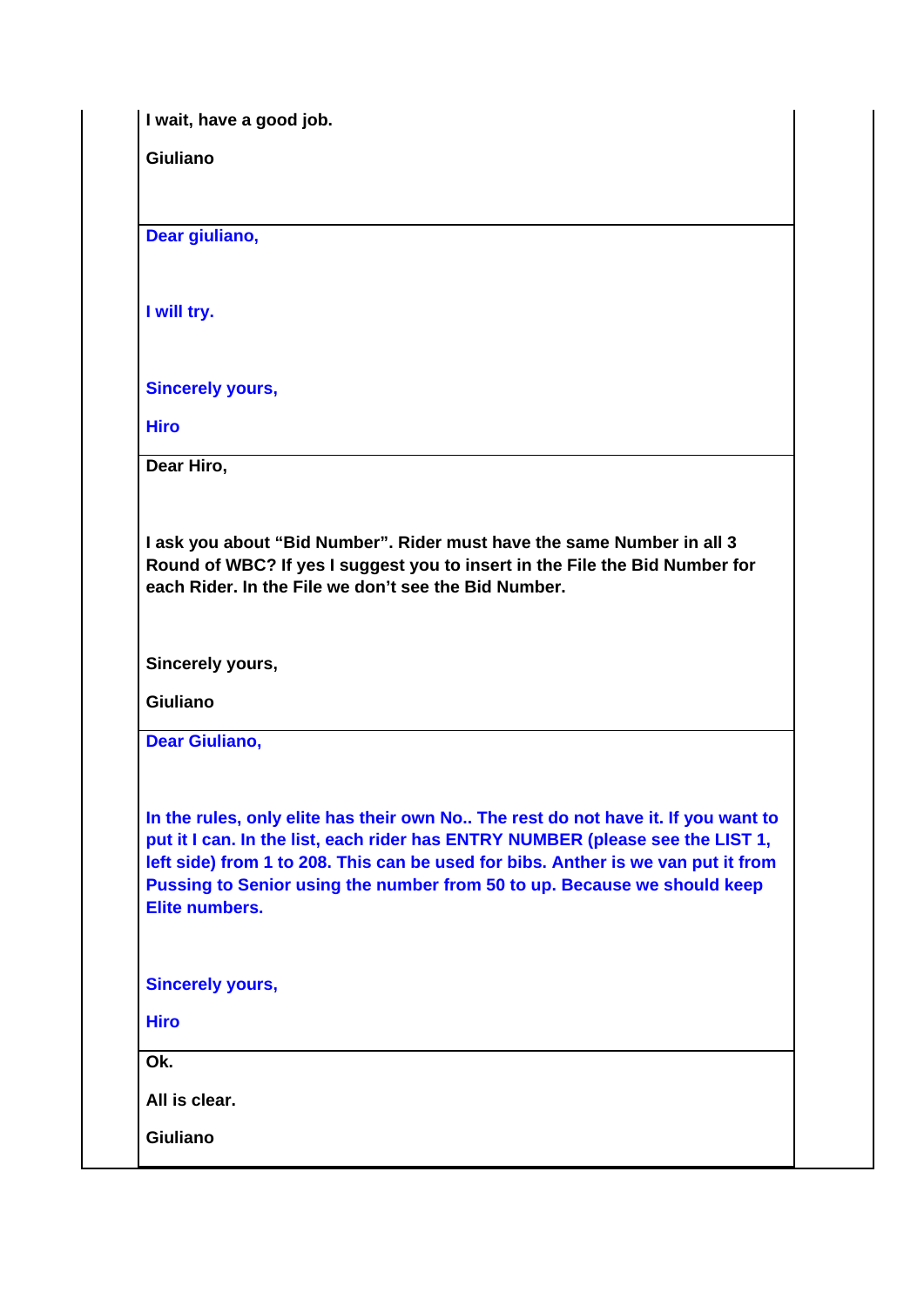**Dear Jean-Luc, Angel and Giuliano,**

**I am going to send you the modified soft wear "BIU Penalty formula". Please use it.**

**Sincerely yours,**

**Hiro** 

# **ABOUT GROUP E/CONSTRUCTOR**

**Dear Hiro**

**- Remember Please that constructor MONTY, builder pays the the annual fee, and will pay you in the WBC,ok? Exact amount please? Please put MONTY in the entry list - constructor**

**Administratio BAC BUE**

**Dear Angel,**

**Please check about constructor rules in the ITR art 26. ENTRY 07 Group- E.**

**Sincerely yours,**

**Hiro**

**Dear,**

**BAC, already to cashed the amount of 500** € **since more than a month, no problem. We can give you in the competition from Italy directly to you, or, in the first competition to sr. kakac?** 

**OK?**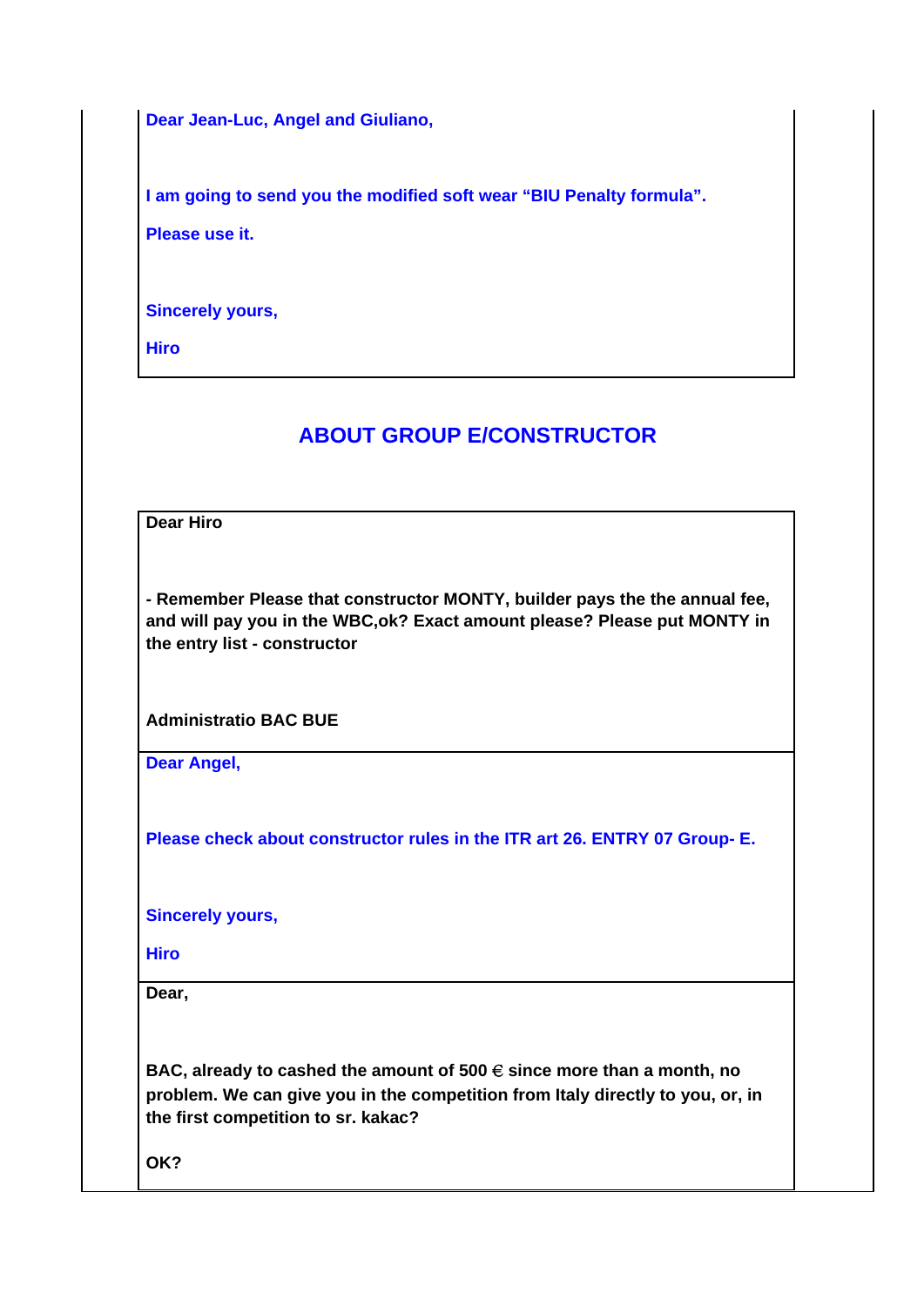**Administration BAC BUE**

**Dear Angel,**

**No problem. Normally Japan and Spain is the countries made entry for Group E. But this time BJU is nor more and BCJ is still not ready for this.**

**Any way, in the first WBC, the jury should check how many brand paid the entry fee.**

**Sincerely yours,**

**Hiro**

**OK, remember MONTY it's from Catalonia..**

**Thank's**

## **HIRO'S TRIP FOR WBC**

**Dear Hiro,**

**Firstly I would like to explain that It is impossible now to ask organizers to pay flight tickets. Organizers are very important for us. They did not have it in their budget and in this way I can damage BIU image. There is just one way for me to find a new sponsor who is able to pay it. EBU is able to do it now but we also want to speak with BIU delegates about it because there is a gap in WBC conditions – no money for Presidential work and expenses in the BIU budget. It has to be improve for the next seasons. Please accept that tickets are paid by EBU this moment.**

**Secondly I do not know where is the main reason for less number of riders and it has to be considered:**

**BIU/EBU organization is not too "sexy" for riders?**

**Economic situation globally?**

**Organizers work?**

**In my opinion this not problem for not coming it should be even signal for you**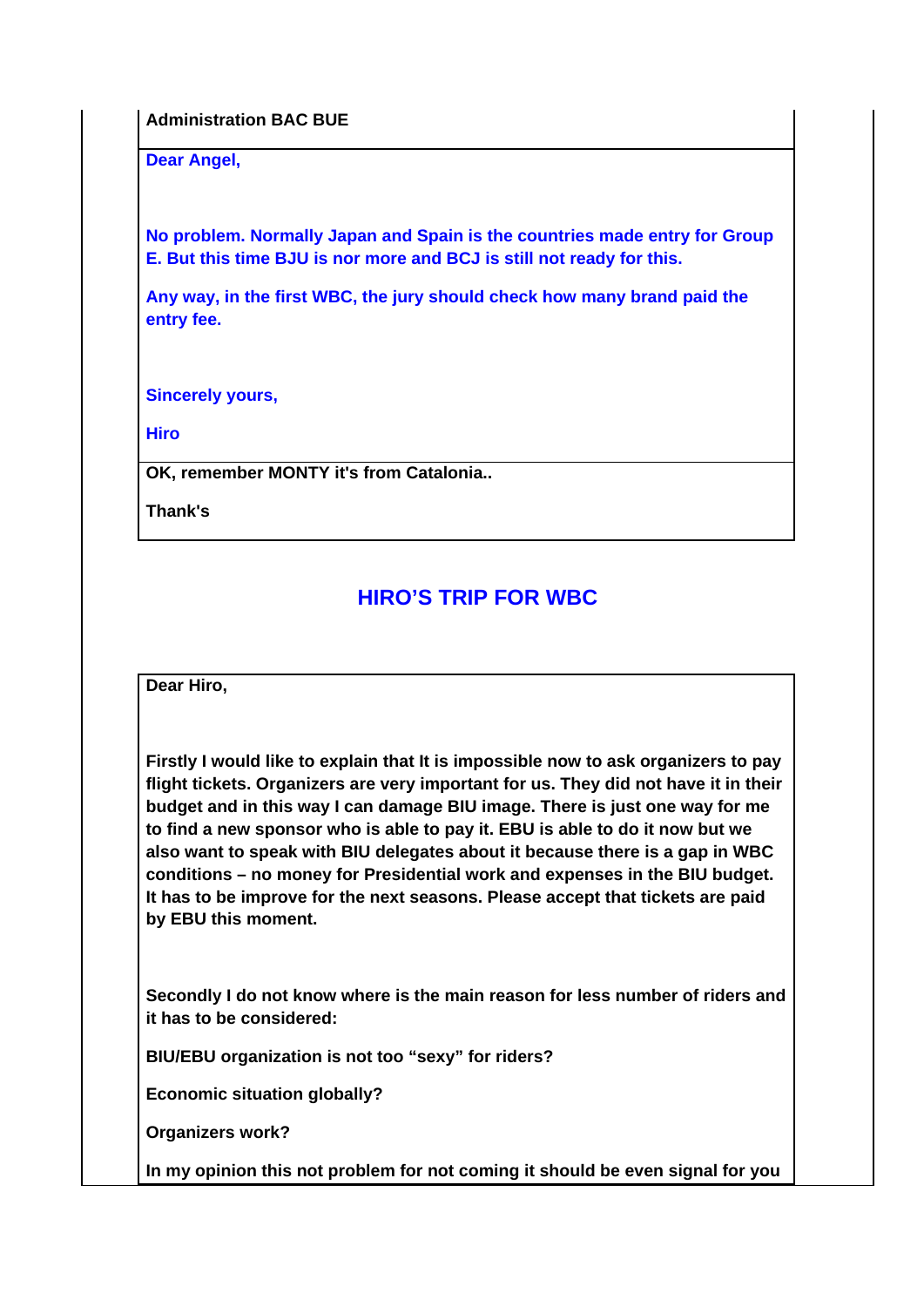**to come and finding a way how to improve it.** 

**Thirdly If the main reason for not coming is in your private life than I mean everybody has to accept it (because it can be happened to everybody) and our delegates and committees have to take responsibility themselves in this moment. Problem is that we have got this information at last moment and to take your position is difficult. Then please reconsider it once more with your family. For BikeTrial is better you will be here. If not then decision about your substitute has to be made ASAP. I would like to propose to you to ask Marius Molla as very experienced organizer and manager to take this position in one of these events (probably in France). It will be a good substitute in your position. Giuliano is responsible for the last round in Italy and I do not want to bear him by another work. A good alternate is also Roger Bäckgren – one of our mostly experienced officials and very successful national delegate.**

**Best regards,**

**Libor**

**Dear Marius,**

**I am writing to you because I have a problem about attending R1 and R2 of WBC this year. Giuliano is not able to work for president in R1. I have no answer from Kakac for R2. It seems there is no any person who can help this matter now.**

**Libor suggested me to ask you to help. I know you are not in BUE or BAC. I agree that you have enough experience to take the part and lead everyone. I think the jury can be organized by other officials. Please let me know if you can take the part. There are not much time left for me before buying my flight ticket (limit is today 17:00).**

**Sincerely yours,**

**Hiro**

**Dear Hiro,**

**I´m sorry. I do not understand this situation. I do not feel the position of proxy prezident and lead juror. I have to worry about all Czech team. Please come to**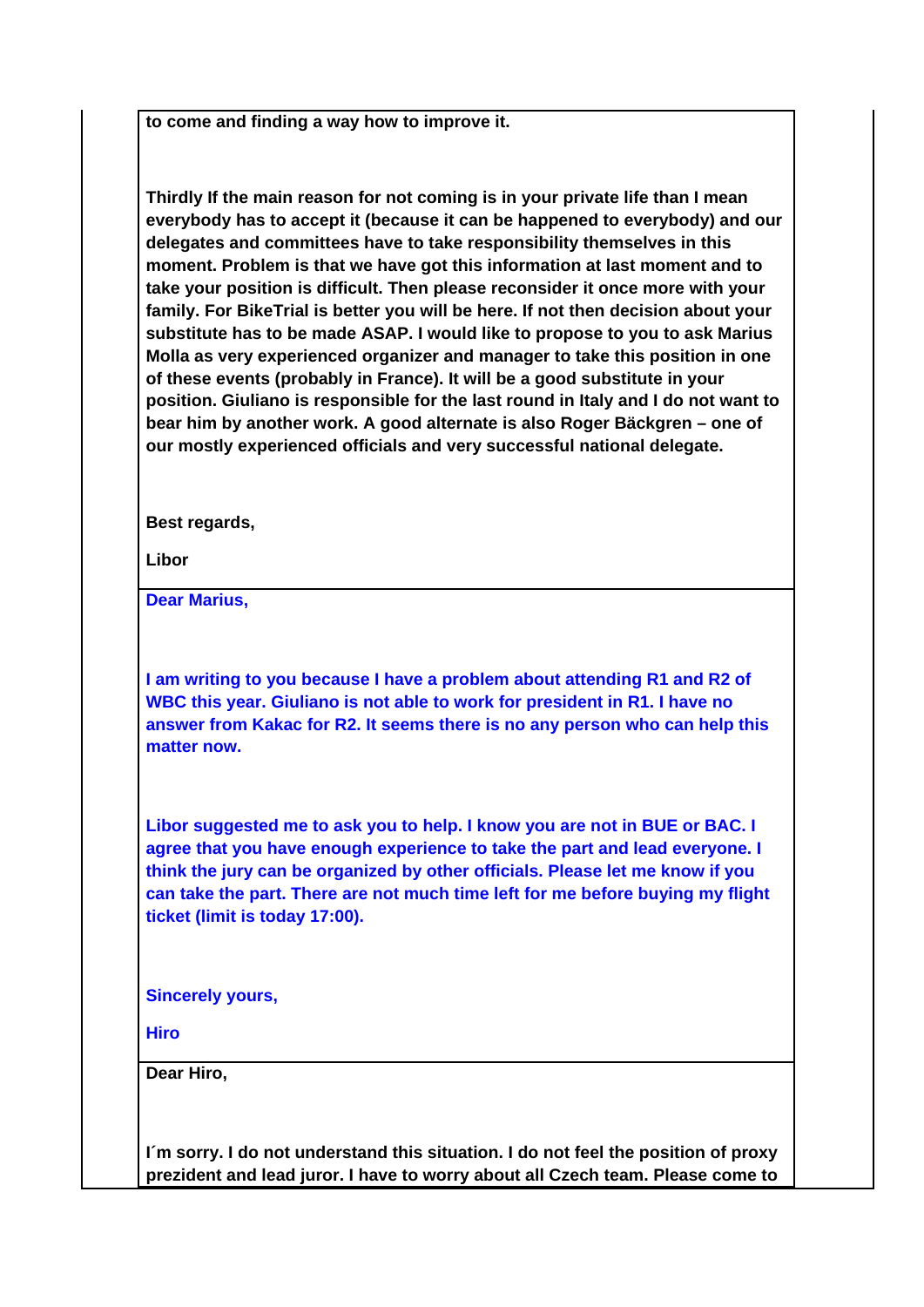| all round as every year. I think the all organizers deserve your participation. I<br>can't imagine that I will organized WBC and you would not come.                                                                     |  |
|--------------------------------------------------------------------------------------------------------------------------------------------------------------------------------------------------------------------------|--|
|                                                                                                                                                                                                                          |  |
| See you soon.                                                                                                                                                                                                            |  |
| <b>Best Regards</b>                                                                                                                                                                                                      |  |
| Radim                                                                                                                                                                                                                    |  |
| Radim,                                                                                                                                                                                                                   |  |
|                                                                                                                                                                                                                          |  |
| I do not explaine the situation here. You can check it on BIU news. Your help is<br>very important. I will try to find the other people for the post. But please take<br>WBC manager to check and help the events. Okay? |  |
|                                                                                                                                                                                                                          |  |
| <b>Sincerely yours,</b>                                                                                                                                                                                                  |  |
| <b>Hiro</b>                                                                                                                                                                                                              |  |

# **THE PLAN OF BIU OFFICIAL FOR 2012 WBC**

**As Radim wrote that he is not able to accept the proxy president and lead juror. It is very pity that he cannot help as those posts. We just leave his name on WBC manager.** 

### **ROUND 1 FRANCE**

**The proxy president: Marius Molla?**

**The WBC manager: Radim Kakac**

**Lead juror: Marius Molla?**

**July 1: France/Jean-Luc Chevalier**

**July 2: Catalonia/Josep Abant**

**July 3: Italy/ Giuliano Gualeni**

**Jury 4: Jury 4: Slovakia/Stefan Pcola**

**Reserve jury: Sweden/Roger Backgren**